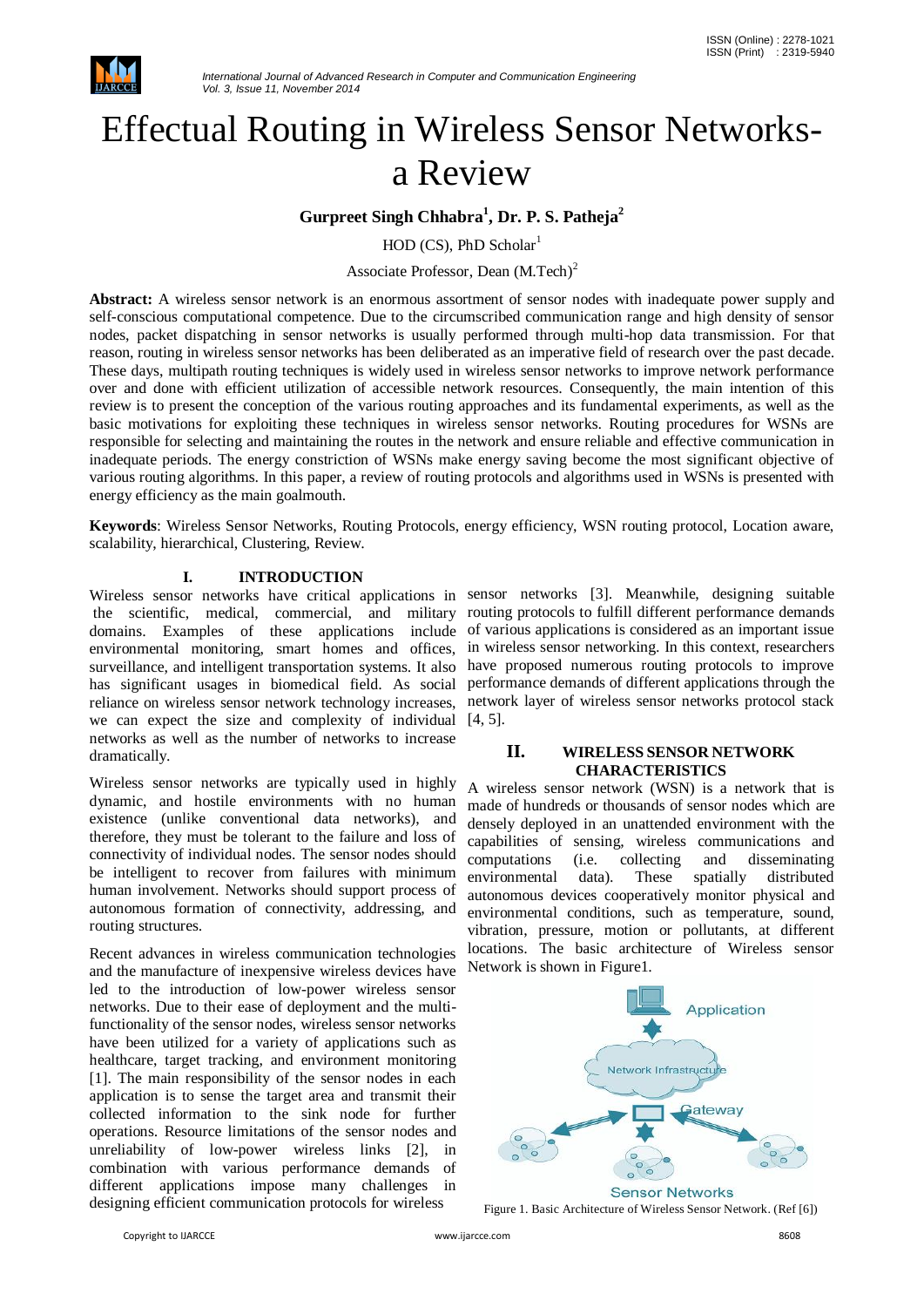

with a radio transceiver or other wireless communications name the interesting portion of the data they want to get. device, a processing unit which can be a small microcontroller, sensing unit, and an energy source, usually an corresponding sensor data. PIN-1(SPIN\_PP) and SPINalkaline battery. Sometimes, a mobilizer is needed to 2(or SPIN-EC) uses a resource –aware mechanism for move sensor node from current position and carry out the energy savings [17, 30]. assigned tasks. Since the sensor may be mobile, the base *Energy-Aware and effective Data-Centric Routing* station may require accurate location of the node which is EAD is energy aware and helps extend network done by location finding system. The size of a single lifetime.EAD is a distributed routing protocol, which sensor node can vary from shoebox-sized nodes down to devices the size of grain of dust. [6]

The edificesteps of this paper is as follows. The relaying. Introductory Section ends with a brief introduction of wireless sensor network and basic principles.

In Section II, we address the characteristics and design goals for wireless sensor network.

Section IIIgives a detailed analysis of symmetrical and data centralized wireless sensor network.It mainly explain the behaviour of Directed Diffusion protocol, Sensor Protocols for Information via Negotiation and Energy-Aware Data-Centric Routing.

In Section IV, we analysethe properties of rank based and hierarchical routing protocols, including LEACH, station (BS) and cluster heads (CH) The SNs are sensors PEGASIS, HEED, DEEC, TEEN, APTEEN etc.

Section V explains the resource heterogeneity aware of a SN in a sensor field is to detect events, perform quick routing protocols for wireless sensor network. We also explain how heterogeneity can affect the system performance.

Section VI reviews mobile and artificial intelligence based routing in WSN, the quality of service based routing is analysed in section VII and a general conclusion of the LEACH was the first dynamic energy efficient cluster paper is in Section VIII, at the last tabular comparison for different sections are presented before references.

#### **III. SYMMETRICAL&DATA CENTRALIZED ROUTING PROTOCOLS FOR WSN**

One of the most significant challenges in wide-scale Wireless Sensor Networks (WSNs) is to achieve energy efficiency in order to increase their lifetime and ensuring responsiveness. A very widely applied approach in this regard is to overload the region with numerous low-cost sensing devices that can communicate with each other wirelessly and coordinate amongst themselves developing schedules for being asleep or active.

#### *Directed Diffusion Protocol for wsn*

sensor query dissemination and processing. It is energyefficient, scalable and robust. A sensing task is described random distribution, author propose a load-balanced by a list of attribute- value pairs. The sink specifies a low data rate for incoming events at the beginning of the distance and density distribution, making it essentially directed diffusionprocess. The sink can thereafter reinforce different from the previous clustering algorithms [37]. one particular sensor to send events with a higher data rate *Power-Efficient Gathering in Sensor Information Systems* by resending the original interest message with a smaller interval [14, 15].

#### *Sensor Protocols for Information via Negotiation*

SPIN protocol was developed to overcome the problems like implosion and overlap caused by flooding protocols. The SPIN protocols are able to compute the energy transmits the data to neighbour or receives data from a consumption required to compute, send, and receive data neighbour and only one node is selected from that chain to over the network.

sensors want to disseminate. The notion of meta-data assumes that all the nodes have knowledge about the

Each sensor node in a sensor network is typically equipped avoids the occurrence of overlap given the sensors can The size of the Meta data should be less than that of the

builds a virtual backbone composed of active sensors that are responsible for in-network data processing and traffic

The network is represented by a broadcast tree spanning all sensors in the network and routed at the gateway, in which all leaf nodes' radios are turned off while all other nodes correspond to active sensors forming the backbone and thus their radios are turned on[8].

#### **IV. RANK BASED AND HIERARCHICAL ROUTING PROTOCOLS FOR WSN**

Hierarchical clustering in WSN is an energy efficient protocol with three main elements sensor nodes (SN), base deployed in the environment to collect data. The main task local data processing, and transmit the data. The BS is the data processing point for the data received from the sensor nodes, and from where the data is accessed by the enduser.

#### *Low Energy Adaptive Clustering Hierarchy (LEACH)*

head protocol proposed for WSN using homogeneous stationary nodes [31, 32].

In LEACH all nodes have a chance CH and therefore energy spent is balanced for every node. The CH for the Clusters are selected based on their energy load. After its election, the CH broadcasts a message to other nodes, which decide which cluster they want to belong to, based on the signal strength of the CH. The clusters are formed dynamically in each round and the data collection is centralised. A TDMA schedule created by the CH is used to gather data from the sensors.

#### *Load-Balanced Clustering Algorithm*

Directed diffusion is a data-centric routing protocol for network management and data aggregation in WSNs. In it, utilizing clustering algorithms to form a hierarchical network topology is a common method of implementing Assuming that the residual energy of nodes follows the clustering algorithm for WSNs on the basis of their

> PEGASIS is an extension of the LEACH protocol, and simulation results show that PEGASISis able to increase the lifetime of the network twice as much as the LEACH protocol.

SPIN uses meta-data as the descriptors of the data that the sent to the BS. PEGASIS avoids cluster formation, and PEGASIS forms chains from sensor nodes, each node transmit data to the BS. The data is finally aggregated and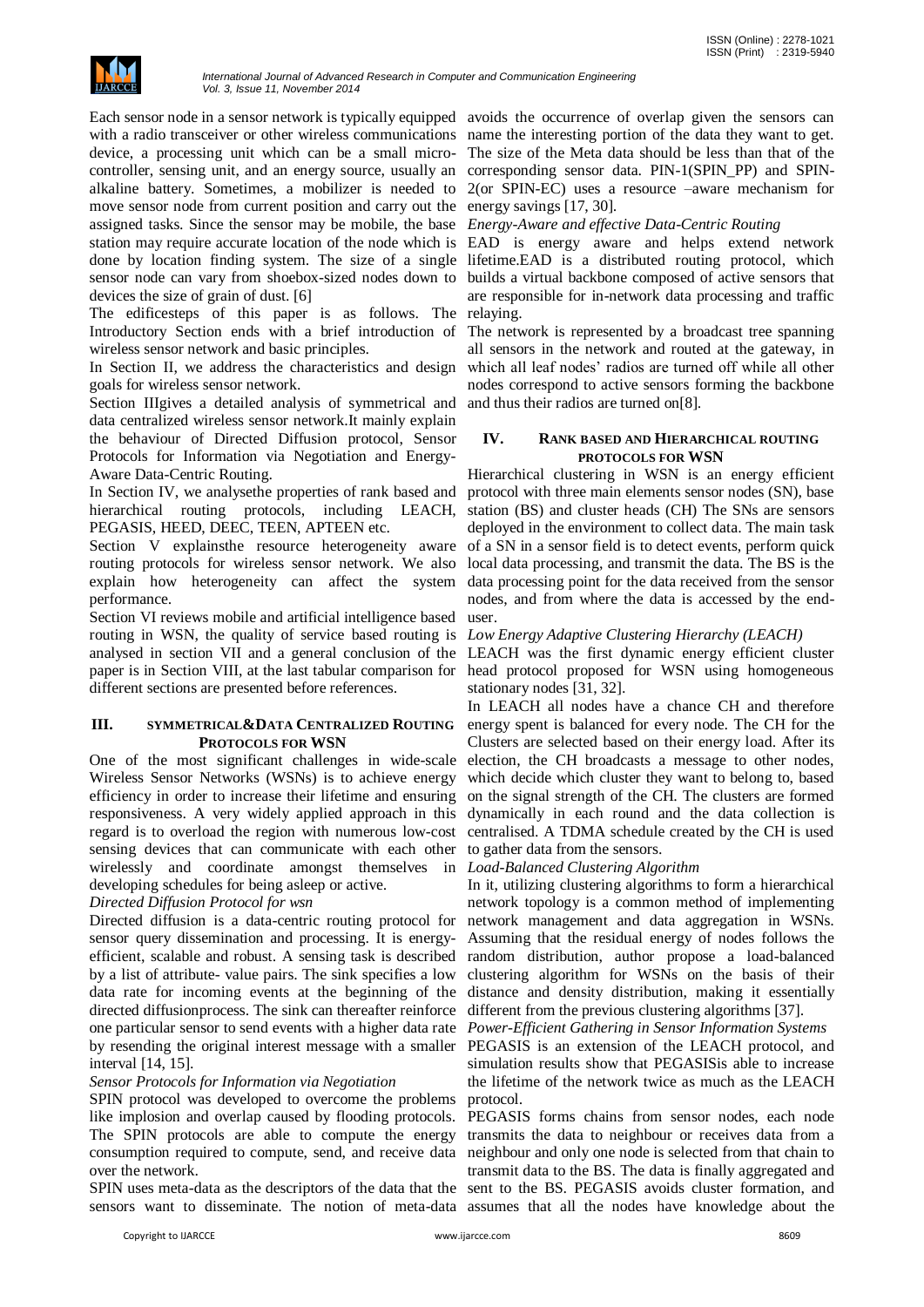

network, particularly their positions using a greedy significant energy saving. Distributed Clustering forms algorithm. [27].

#### *Self-organizing protocol for wsn*

Subramanian and Katz [38] not only describe a selforganizing protocol but develop taxonomy of sensor applications as well. Based on such taxonomy, they have proposed architectural and infrastructural components necessary for building sensor applications. The architecture supports heterogeneous sensors that can be mobile or stationary. Some sensors, which can be either Heterogeneous-based protocols used for heterogeneous stationary or mobile, probe the environment and forward the data to designated set of nodes that act as routers.

#### *Threshold Sensitive Energy Efficient Sensor Network Protocol*

TEEN is an energy efficient hierarchical clustering protocol which is suitable for time critical applications computation. We present some heterogeneous-based TEENhas SNs reporting data to CHs. The CH sends protocols in this section. aggregated data to the next higher level CH until data *Stable Election Protocol* reaches the sink. TEEN is designed for reactive networks, Author study the impact of heterogeneity of nodes, in where the sensor nodes react immediately to sudden terms of their energy, in wireless sensor networks that are changes in the value of the sensed attribute. Sensor nodes hierarchically clustered. In these networks some of the sense the environment continuously, but data transmission nodes become cluster heads, aggregate the data of their is done occasionally and this helps in energy efficiency cluster members and transmit it to the sink. Author assume [10].

## *Sensor Network Protocol*

APTEEN is an improvement to TEEN and aims at periodic data collection and reacting to time critical events. It is a hybrid clustering based protocol and supports different types of queries like

Historical query, to get results on past data.

 One-time query that gives a snapshot of the environment and,

• Persistent queries, to monitor an event for a time period. The cluster head selection in APTEEN is based on the mechanism used in LEACH-C. The cluster exists for an interval called the cluster period, and then the BS regroups clusters, at the cluster change time. [9].

*Hybrid, Energy-Efficient Distributed Clustering*

HEED is an extension of LEACH and uses residual energy and node degree or density asymmetric for cluster selection to achieve power balancing. HEED has the following features.

 Prolongs network lifetime by distributing energy consumption,

Terminates clustering process within a constant number of iterations,

Minimizes control overhead and

 Produces well distributed CHs and compact clusters.

HEED selects CHs based on the residual energy of the SNs and intra-cluster communication cost as a function of cluster density or node degree. HEED clustering improves network lifetime over LEACH clustering randomly selects CHs and cluster size and therefore nodes die faster [23, 24].

#### *Distributed Clustering Technique for wsn*

Distributed Clustering or clustered aggregation is a protocol for reactive networks and the first in-network aggregation algorithm exploiting spatial correlation, which trades a negligible quality of result (precision) for a

clusters of nodes sensing similar values [36].Updated Distributed Clustering Algorithm (updated CAG) [37] is an improvement of Distributed Clustering algorithm, where the clusters are still formed from nodes sensing similar values within a given threshold.

#### **V. RESOURCE HETEROGENEITY AWARE ROUTING PROTOCOLS FOR WSN**

networks where there are two types of sensors namely line-powered sensors that have no energy constraint, and battery-powered sensors having limited lifetime. The battery powered sensors have limited energy and so protocols should minimize their data communication and

Adaptive Periodic Threshold Sensitive Energy Efficient equipped with additional energy resources—this is a that a percentage of the population of sensor nodes is source of heterogeneity which may result from the initial setting or as the operation of the network evolves. Authors also assume that the sensors are randomly (uniformly) distributed and are not mobile, the coordinates of the sink and the dimensions of the sensor field are known [39].

#### *Cluster-Head Relay Routing*

 CHR Routing protocol uses two types of sensors to form a heterogeneous network with a single sink:

 A large number of low-end sensors denoted by L sensors and

 A small number of powerful high-end sensors denoted by H-sensors

Both types of sensors are static and location aware. These sensors are randomly deployed over the environment and CHR partitions the heterogeneous network into clusters or groups of sensors with L-sensors and headed by an Hsensor [33].

#### *Topology Control Based on Irregular Sensor Model*

A deployment and topology control method is presented for heterogeneous sensor nodes with different communication and sensing range. It is based on the irregular sensor model used to approximate the behavior of sensor nodes. Besides, a cost model is proposed to evaluate the deployment cost of heterogeneous WSN. According to experiment results, the proposed method can achieve higher coverage rate and lower deployment cost for the same deployable sensor nodes [40].

#### *Information-Driven Sensor Query based routing*

IDSQ maximises information gain and minimises detection latency and energy consumption for target localization and tracking by dynamic sensor querying and data routing. In order to conserve energy only a subset of sensors are active at times when there are critical events to report in some parts of the sensed network. The choice of this active subset of sensors is balanced by the communication costs needed for communication of all sensors. A leaded is selected in this protocol that decides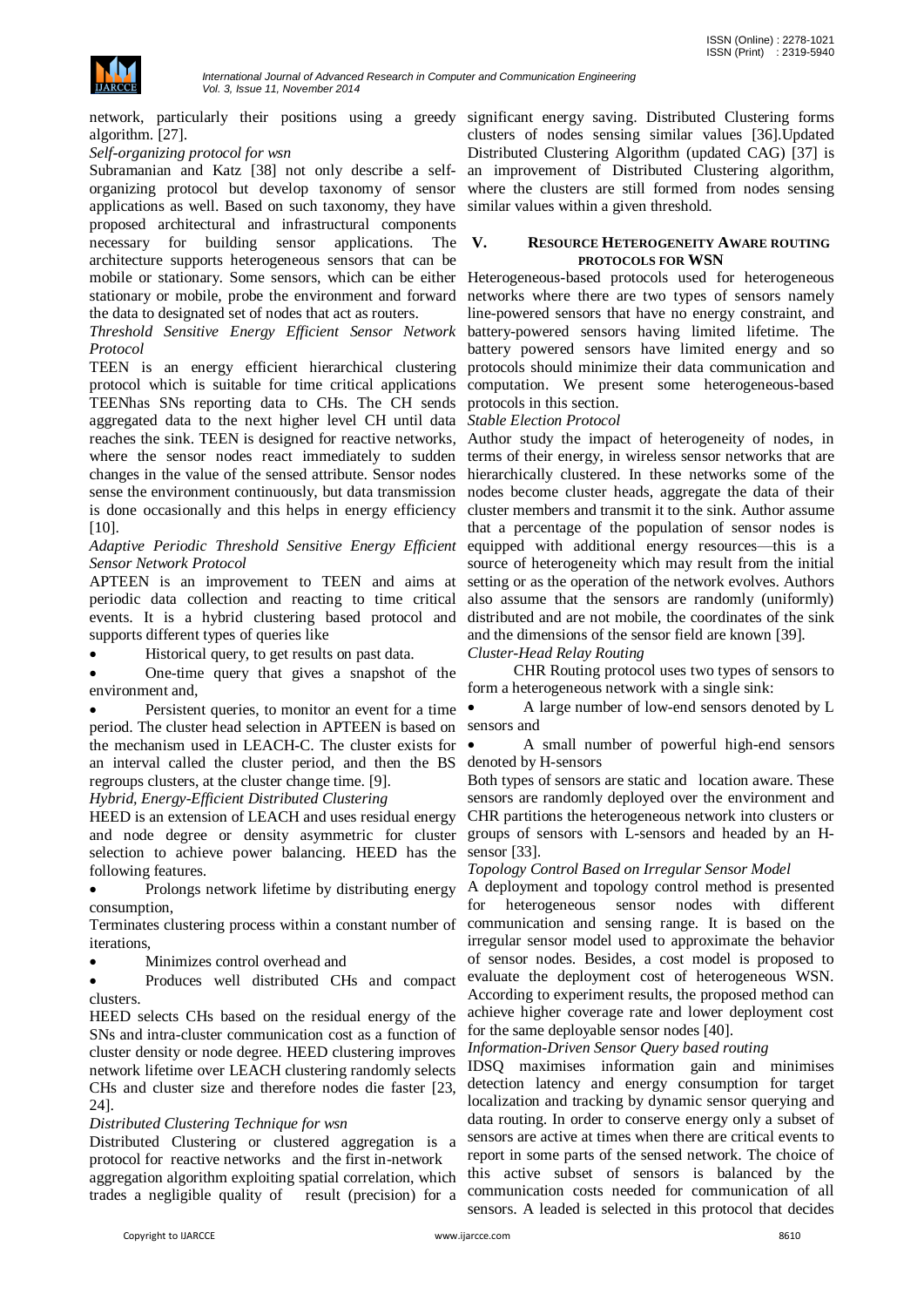

the optimal subset of sensors necessary for information sensing from the network<sup>[22, 26]</sup>.

#### **VI. MOBILITY AND INTELLIGENCE BASED ROUTING PROTOCOLS FOR WSN**

Due to the constraints on data processing and power consumption, the use of artificial intelligence has been historically discarded in these kind of networks. However, in some special scenarios the features of neural networks are appropriate to develop complex tasks such as path discovery. Also, mobility based protocols have mobile sinks that are responsible for data collection from the network. In this section, we discuss mobility-based protocols that aim at energy efficiency.

#### *SIR: A New Wireless Sensor Network Routing Protocol Based on Artificial Intelligence*

Currently, Wireless Sensor Networks (WSNs) are formed by hundreds of low energy and low cost micro-electromechanical systems. Routing and low power consumption SPEED [46] is designed to support soft real-time have become important research issues to interconnect this kind of networks. However, conventional Quality of Service routing models, are not suitable for ad hoc sensor networks, due to the dynamic nature of such systems. This research introduces a new QoS-driven routing algorithm, named SIR: Sensor Intelligence Routing.

#### Genetic Algorithm-Based Energy-Efficient Adaptive routing tables, which result in minimal memory usage. *Clustering Protocol*

The GA-based protocol is based on LEACH, called LEACH-GA herein, which basically has set-up and steady-state phases for each round in the protocol and an additional preparation phase before the beginning of the first round. In the period of preparation phase, all nodes initially perform cluster head selection process and then send their messages with statuses of being a candidate real time and non-real-time traffic. This algorithm cluster head or not, node IDs, and geographical positions to the base station.

#### *An Adaptive Data-transfer Protocol with Data Mules*

This paper deal with energy-efficient data collection in sparse sensor networks with data mules. It analyse the problem of optimal data transfer from sensors to data mules, and derive an upper bound for the performance of ARQ-based data-transfer protocols. This analysis shows that protocols currently used have low performance, which results in unnecessary energy consumption.

#### *Scalable Energy-Efficient Asynchronous Dissemination*

Thisis proposed to trade-off between minimizing the forwarding delay to a mobile sink and energy savings. The source sensor reports sensed data to multiple mobile sinks and the protocol consists of three main components namely:

- Dissemination tree (d-tree) construction,
- Data dissemination and
- Maintaining links to mobile sinks.

SEAD assumes that sensors are aware of their own geographic locations. Data dissemination tree is built for every sensor routed at itself and all the dissemination trees for other sensor nodes are constructed separately. SEAD sits on top of a location aware routing protocol and can be viewed as an overlay network [13].

#### **VII. QUALITY OF SERVICE BASED MULTIPATH ROUTING PROTOCOLS FOR WSN**

Quality of Service (QoS) requirements like delay, reliability and fault tolerance are as important in routing in WSNs as energy efficiency. A routing protocols that support QoS with energy efficiency is discussed in this section.

#### *Sequential Assignment Routing (SAR) protocol*

One of the routing protocols that were proposed early on, which provides some QoS, is the Sequential Assignment Routing (SAR) protocol [45]. The objective of the SAR algorithm is to make the network energy-efficient and fault tolerant. SAR uses multi-hop routing and maintains routing tables to record information about its neighbors. To create multiple paths from each node to the sink, multiple trees are constructed, rooted from onehopneighbor of the sink.

#### *SPEED QoS routing Protocol*

communication service by maintaining the desired delivery speed across the network so that the end-to-end delay is minimized. Each node keeps information only about its immediate neighbors and utilizes geographic location information to make localized routing decisions. Hence, the protocol is called "stateless," as it does not use

#### *Energy-Aware QoS Routing Protocol*

Real-time traffic is generated by imaging sensors in this QoS energy aware routing protocol [19].This protocol finds the least cost and energy efficient path and the link cost is a function that captures the nodes energy reserve, transmission energy, error rate and some communication parameters. The queuing model allows service sharing for performs well with respect to QoS and energy metrics.

### *Message-Initiated Constrained-Based Routing*

A Message-Initiated Constrained-Based Routing (MCBR) mechanism is proposed in [25]. MCBR is composed of explicit specifications of constraint-based destinations, route constraints and QoS requirements for messages, and a set of QoS aware meta-strategies. The separation of routing specifications and routing strategies makes it possible for exploring Meta routing strategies. This allows for there to be quality-of-service (QoS) requirements in the application layer for individual messages [47].

*Energy efficient and QoS aware multipath based routing*

One of the recently proposed QoS based routing protocols, specifically for wireless sensornetworks, is an energy efficient and QoS aware multipath based routing (EQSR) [48], whichprovides service differentiation by giving realtime traffic absolute preferential treatment overthe nonreal-time traffic. EQSR uses the multi-path paradigm together with a Forward ErrorCorrection (FEC) technique to recover from node failures without invoking networkwide floodingfor path-discovery.

#### **CONCLUSION& DISCUSSION**

Wireless Sensor Network technology offers significant potential in numerous application domains.The applications for WSNs are many and varied. They are used in commercial and industrial applications to monitor data that would be difficult or expensive to monitor using wired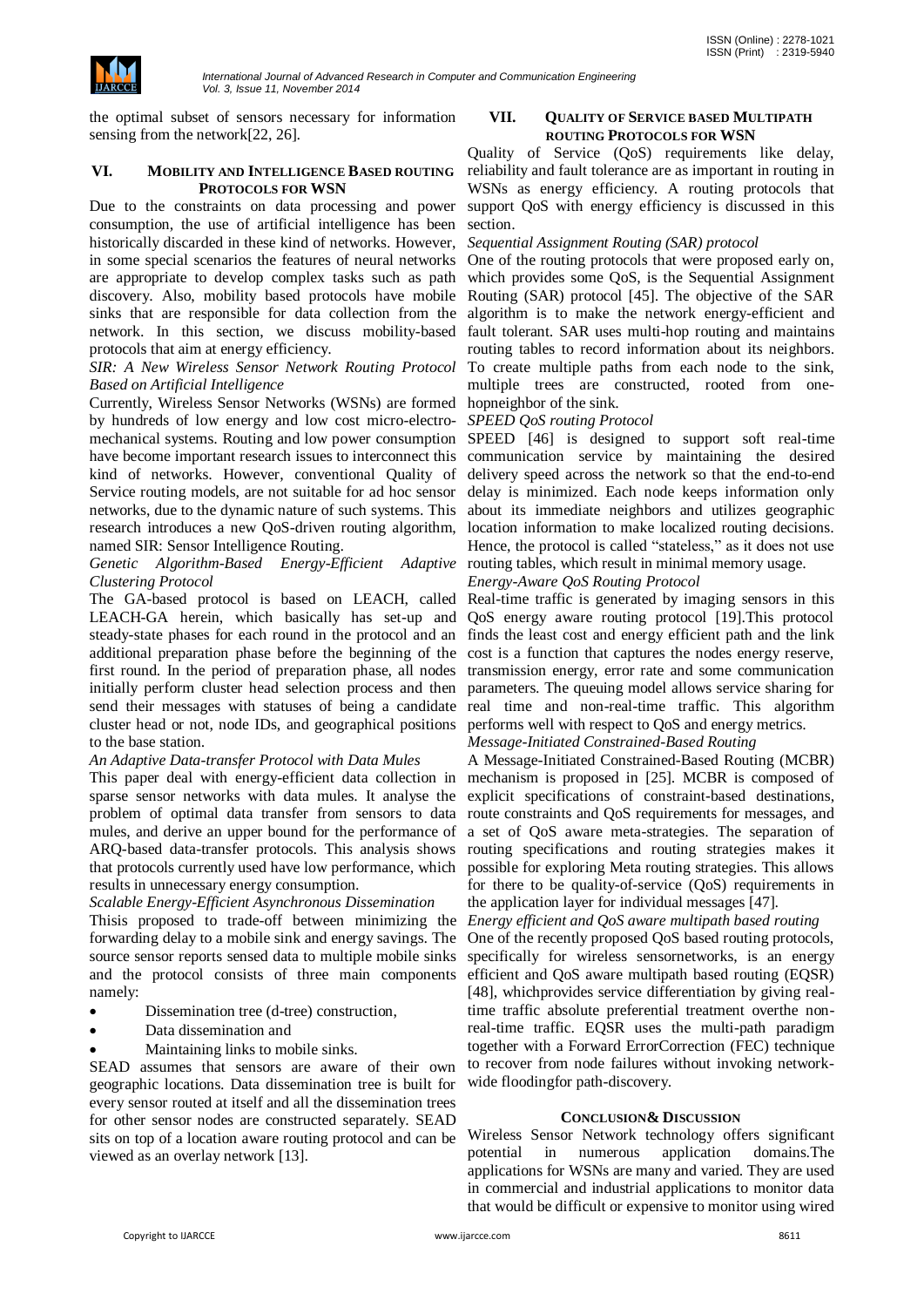

monitoring, tracking, and controlling. Some of the specific applications are habitat monitoring, object tracking, nuclear reactor controlling, fire detection, traffic monitoring and so on. Given the diverse nature of these domains, it is essential that WSNs perform in a reliable and robust fashion. I believe, wireless sensor network has proved its usage in the future distributed computing environment. However, there are significant amount of technical challenges and design issues those needs to be addressed. One of the biggest challenges is the designing of efficient network management architecture to continuously support WSNs for providing services for various sensor applications.

This paper firstly proceeds to categorize routing protocols in wireless sensor networks. This taxonomy includes flat, hierarchical, QoS, and location-based routings and numerous other. After that, it discusses several multi-path routing mechanisms used to enhance network metrics such as lifetime and latency. These mechanisms are mainly divided into link-disjoint and node disjoint strategy. Using multi-path method is an effective strategy to avoid network partitioning phenomenon and prolong sensors' lifetime. An overview and comparison of various routing protocols in WSNs are also presented.

#### **REFERENCES**

- [1] Yick, J.; Mukherjee, B.; Ghosal, D. Wireless Sensor Network Survey. Comput. Netw. 2008, 52, 2292–2330.
- [2] Couto, D.S.J.D.; Aguayo, D.; Bicket, J.; Morris, R. A High-Throughput Path Metric for Multi-Hop Wireless Routing. Wirel. Netw. 2005, 11, 419–434.
- [3] Chen, D.; Varshney, P.K. QoS Support in Wireless Sensor Networks: A Survey. In Proceedings of the International Conference on Wireless Networks, (ICWN '04), Las Vegas, NV, USA, 21–24 June 2004; pp. 227–233.
- [4] Al-Karaki, J.N.; Kamal, A.E. Routing Techniques in Wireless Sensor Networks: A Survey. IEEE Wirel. Commun. 2004, 11, 6–28.
- [5] Akkaya, K.; Younis, M. A Survey on Routing Protocols for Wireless Sensor Networks. Ad Hoc Netw. J. 2005, 3, 325–349.
- [6] I. Akyildiz, W. Su, Y. Sankarasubramaniam, and E. Cayirci, "A *survey on Sensor Networks*,‖ IEEE Communications Magazine, vol. 40, Issue: 8, pp. 102-114, August 2002. Available from WWW: http://citeseer.ist.psu.edu/akyildiz02survey.html
- [7] Yu Mengjie, Mokhtar H., Merabti M., ―*A Survey of Network Management Architecture in Wireless Sensor Network*‖
- [8] A. Boukerche, X. Cheng, and J. Linus, "Energyaware data centric routing in micro-sensor networks", Proceedings ACM MSWiM, in conjunction with ACM MobiCom, San Diego, CA, Sept. 2003
- [9] A.Manjeshwar and D.P. Agarwal," APTEEN: A Hybrid Protocol for Efficient Routing and Comprehensive Information Retrieval in Wireless in Wireless Sensor Networks ",in the Proceedings of the 2nd International Workshop of Parallel and Distributed Computing Issues in Wireless Networks and Mobile Computing, San Francisco CA, April 2001.
- [10] A.Manjeshwar and D.P. Agarwal, "TEEN : A Protocol for Enhanced Efficiency in Wireless Sensor Networks", in the Proceedings of the 1 st International Workshop on Parallel and Distributed Computing Issues in Wireless Networks and Mobile Computing, San Francisco, CA, April 2001
- [11] B. Chen, K. Jamieson, H. Balakrishnan, and R. Morris, "Span: An energy-efficient coordination algorithm for topology maintenance in ad hoc wireless networks", Proceedings ACM MobiCom'01, Rome, Italy, July 2001.
- [12] B. Chen, K. Jamieson, H. Balakrishnan, and R. Morris, "Span: An energy-efficient coordination algorithm for topology maintenance in ad hoc wireless networks", Proceedings ACM MobiCom'01, Rome, Italy, July 2001.
- sensors. Typical applications of WSNs include [13] B. Karp and H.T. Kung, "GPSR: Greedy perimeter stateless routing for wireless networks'', proceedings ACM MobiCom '00, Boston, MA, Aug .2000, pp. 243-254.
	- [14] C. Intanagonwiwat, R. Govindan, D. Estrin, J.Heidemann, and F. Silva,"Directed diffusion for wireless sensor networking",IEEE/ACM Transactions on Networking, vol. 11.,no. 1, Feb. 2003.
	- [15] C.Intanagonwiwat, R.Govindan, and D.Estrin, "Directed diffusion: A scalable and robust communication paradigm for sensor networks", Proceedings ACM MobiCom'00, Boston, MA, Aug.2000.
	- [16] I.F. Akyildiz, W .Su, Y. Sankarasubramaniam, and E. Cayirci, "Wireless sensor networks: a survey", computer networks (Elsevier) Journal, Vol.38, no.4, Mar.2002, pp. 393-422.
	- [17] J. Kulik, W. Heinzelman, and H. Balakrishnan, "Negotiation based protocols for disseminating information in wireless sensor networks", Wireless Networks, vol. 8, no. 2/3, Mar.-May 2002.
	- [18] Jamal Al-Karaki, and Ahmed E.Kamal, "Routing Technique in Wireless Sensor Networks: A Survey", IEEE Communications Magazine, vol 11, no.6, Dec.2004, pp 6-28.
	- [19] K.Akkaya and M. Younis, "An Energy-Aware QoS Routing Protocol for Wireless Sensor Networks," in the Proceedings of the IEEE Workshop on Mobile and Wireless Networks(MNV2003),Providence, Rhode Island ,May2003.
	- [20] Kemal Akkaya and Mohamed Younis, "A Survey on Routing Protocols for Wireless Sensor Networks". Ad hoc Networks, vol. 3, no. 3, May 2005.
	- [21] L. Li and J. Y. Halpern, "Minimum-energy mobile wireless networks revisited", Proceedings IEEE ICC'01, Helsinki, Finland, June 2001.
	- [22] M. Chu, H. Haussecker, and F. Zhao, "Scalable information-driven sensor querying and routing for ad hoc heterogeneous sensor networks", International Journal of High performance computing Applications, vol.16, no.3, Feb.2002 , pp. 293-313
	- [23] OssamaYounis and Sonia Fahmy "Heed: A Hybrid, energy, Distributed Clustering Approach for Ad-hoc Networks:, IEEE Transactions on Mobile Computing Issues in Wireless Networks and Mobile Computing, vol 3,no. 4, Dec 2004.pp.366-369.
	- [24] OssamaYounis and Sonia Fahmy, "Distributed Clustering in Adhoc sensor Networks: A Hybrid, Energy - efficient Approach", September 2002. International Journal of Computer Science.
	- [25] R.C.Shah, S. Roy, S.Jain, and W .Brunette, "Data MULEs: Modelling a three -tier architecture for sparse sensor networks", proceedings SN P A'03, Anchorage, AK, May 2003, pp. 30-41.
	- [26] S. Lindsey, C.S. Raghavendra, and K.M. Sivalingam, "Data gathering in algorithms in sensor networks using energy metrics ' IEEE Transactions on Parallel and Distributed Systems, vol. 13, no. 9,Sept. 2002, pp.924-95.
	- [27] S. Lindsey and C.S. Raghavendra, "PEGASIS Power-efficient Gathering in Sensor Information System", Proceedings IEEE Aerospace Conference, vol. 3, Big Sky, MT, Mar. 2002, pp. 1125-1130.
	- [28] S.K.Singh, M.P.Singh and D.K.Singh, "Energy- efficient Homogeneous Clustering Algorithm for Wireless Sensor Network", International Journal of Wireless & Mobile Networks (IJWMN), Aug.2010, vol.2.no 3, pp 49-61.
	- [29] Rodoplu and T. H. Meng, "Minimum energy mobile wireless networks", IEEE Journal on Selected Areas in Communications, vol. 17, no. 8, Aug. 1999.
	- [30] W. R. Heinzelman, J. Kulik, and H. Balakrishnan, "Adaptive protocols for information dissemination in wireless sensor networks", Proceedings ACM MobiCom '99, Seattle, WA, Aug.1999.
	- [31] W.R. Heinzelman, A. Chandrakasan, and H. Balakrishnan, ―Energy- efficient Communication Protocol for Wireless Microsensor Networks", in IEEE Computer Society Proceedings of the Thirty Third Hawaii International Conference on System Sciences (HICSS '00), Washington, DC, USA, Jan. 2000, vol. 8, pp. 8020.
	- [32] W.R. Heinzelman, A. Chandrakasan, and H. Balakrishnan, "An Application-Specific Protocol Architecture for Wireless Microsensor Networks" in IEEE Tmnsactions on Wireless Communications (October 2002), vol. 1(4)
	- [33] X. Du and F. Lin, "Improving routing in sensor networks with heterogeneous sensor nodes", Proceedings IEEE VTC '05, Dallas TX, Sept 2005.
	- [34] Y.Xtu, J. Heidemann and D.Estrin, "Geographyinformed energy conservation for ad-hoc routing", Proceedings ACM/IEEE MobiCom '01, Rome, Italy, July 2001.
	- [35] Y.Yu, R.Govindan and D.Estrin, "Geographical and energy aware routing: A recursive data dissemination protocol for wireless sensor